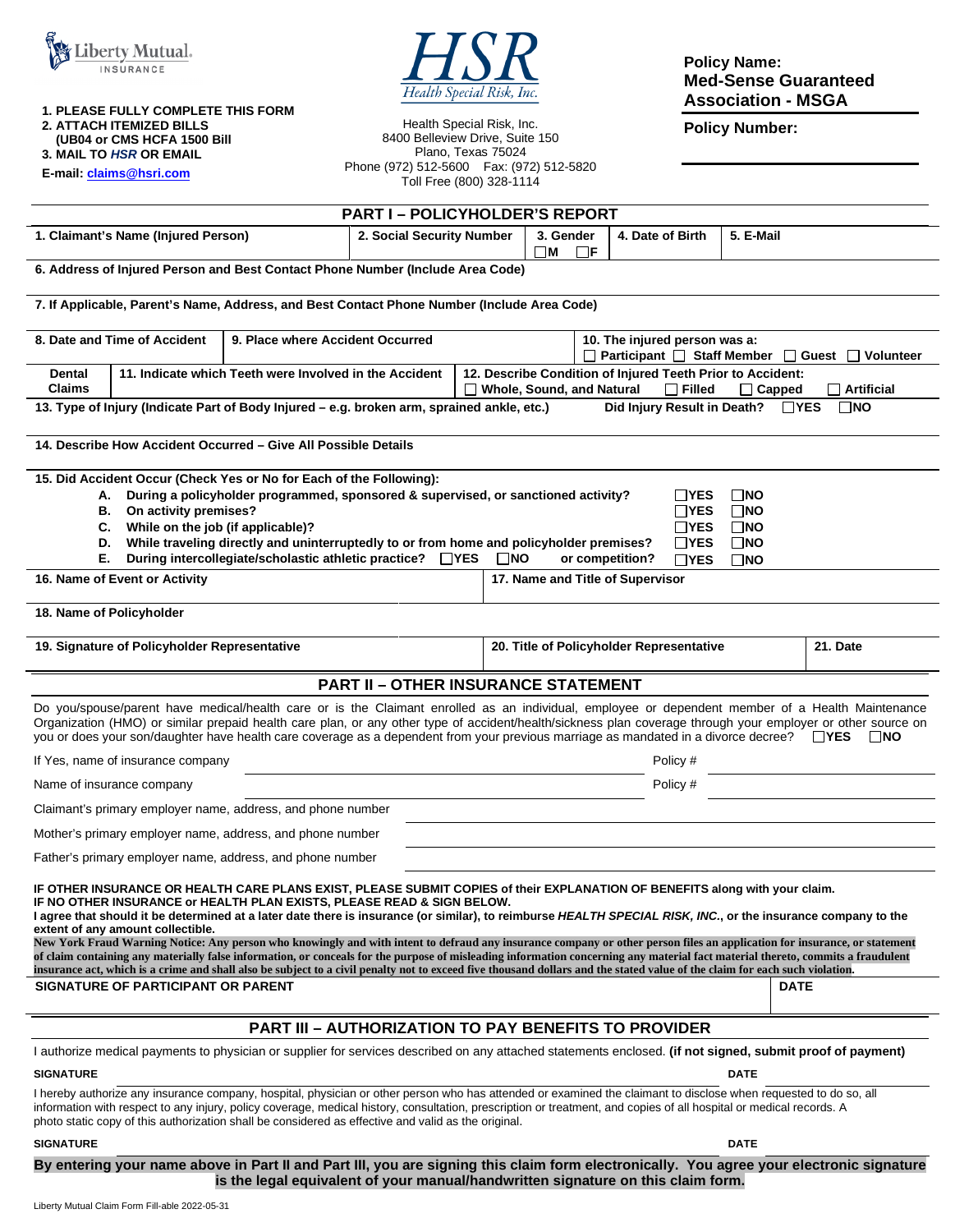#### **FRAUD WARNING NOTICES**

Any person who knowingly presents a false of fraudulent claim for payment of loss or benefit or knowingly presents false information in an application for insurance is guilty of a crime and may be subject to fines and confinement in prison.

#### **STATE SPECIFIC PROVISIONS**

**Alabama** Any person who knowingly presents a false or fraudulent claim for payment of a loss or benefit or who knowingly presents false information in an application for insurance is guilty of a crime and may be subject to restitution fines or confinement in prison, or any combination thereof. **Alaska** A person who knowingly and with intent to injure, defraud, or deceive an insurance company files a claim containing false, incomplete, or misleading information may be prosecuted under state law. **Arizona** For your protection Arizona law requires the following statement to appear on this form. Any person who knowingly presents a false or fraudulent claim for payment of a loss is subject to criminal and civil penalties. **Arkansas Louisiana**  Any person who knowingly presents a false or fraudulent claim for payment of a loss or benefit or knowingly presents false information in an application for insurance is guilty of a crime and may be subject to fines and confinement in prison. California For your protection California law requires the following to appear on this form: Any person who knowingly presents false or fraudulent claim for the payment of a loss is guilty of a crime and may be subject to fines and confinement in state prison. **Colorado** It is unlawful to knowingly provide false, incomplete, or misleading facts or information to an insurance company, for the purpose of defrauding or attempting to defraud the company. Penalties may include imprisonment, fines, denial of insurance and civil damages. Any insurance company or agent of an insurance company who knowingly provides false, incomplete, or misleading facts or information to a policyholder or claimant, for the purpose of defrauding or attempting to defraud the policyholder or claimant, with regard to a settlement or award payable for insurance proceeds shall be reported to the Colorado Division of Insurance within the Department of Regulatory Agencies. **Connecticut** This form must be completed in its entirety. Any person who intentionally misrepresents or intentionally fails to disclose any material fact related to a claimed injury may be guilty of a felony. **Delaware Idaho**  Any person who knowingly, and with intent to injure, defraud or deceive any insurer, files a statement of claim containing any false, incomplete or misleading information is guilty of a felony. **District of Columbia**  WARNING: It is a crime to provide false or misleading information to an insurer, for the purpose of defrauding the insurer or any other person. Penalties include imprisonment and/or fines. In addition, an insurer may deny insurance benefits if false information materially related to a claim was provided by the applicant. Florida Any person who knowingly and with intent to injure, defraud, or deceive any insurer files a statement of claim or an application containing any false, incomplete, or misleading information is guilty of a felony of the third degree. Hawaii For your protection, Hawaii law requires you to be informed that presenting a fraudulent claim for payment of a loss or benefit is a crime punishable by fines or imprisonment, or both. **Indiana** A person who knowingly and with intent to defraud an insurer, files a statement of claim containing any false, incomplete, or misleading information commits a felony. **Kentucky** Any person who knowingly and with intent to defraud any insurance company or other person files a statement of claim containing any materially false information or conceals, for the purpose of misleading, information concerning any fact material thereto commits a fraudulent insurance act, which is a crime. Maine It is a crime to knowingly provide false, incomplete or misleading information to an insurance company for the purpose of defrauding the company. Penalties may include imprisonment, fines, or denial of insurance benefits. **Maryland** Any person who knowingly and willfully presents a false or fraudulent claim for payment of a loss or benefit or who knowingly and willfully presents false information in an application for insurance is guilty of a crime and may be subject to fines and confinement in prison. **Michigan North Dakota South Dakota**  Any person who knowingly and with intent to defraud any insurance company or another person, files a statement of claim containing any materially false information or conceals, for the purpose of misleading information concerning any fact material thereto, commits a fraudulent insurance act, which is a crime and subject the person to criminal civil penalties. **Minnesota** A person who files a claim with intent to defraud or helps commit a fraud against an insurer is guilty of a crime. Nevada Any person who knowingly files a statement of claim containing any misrepresentation or any false, incomplete or misleading information may be guilty of a criminal act punishable under state or federal law, or both and may be subject to civil penalties. **New Hampshire**  Any person who, with a purpose to injure, defraud or deceive any insurance company, files a statement of claim containing any false, incomplete or misleading information is subject to prosecution and punishment for insurance fraud as provided in RSA 638:20. **New Jersey** Any person who includes any false or misleading information on an application for an insurance policy is subject to criminal and civil penalties. New Mexico Any person who knowingly presents a false or fraudulent claim for payment of a loss or benefit or knowingly presents false information in an application for insurance is guilty of a crime and may be subject to civil fines and criminal penalties. New York Any person who knowingly and with intent to defraud any insurance company or other person files and application for insurance, or statement of claim containing any materially false information, or conceals for the purpose of misleading information concerning any material fact material thereto, commits a fraudulent insurance act, which is a crime and shall also be subject to a civil penalty not to exceed five thousand dollars and the stated value of the claim for each such violation. **Ohio** Any person who, with intent to defraud or knowing that he is facilitating a fraud against an insurer, submits an application, or files a claim containing a false or deceptive statement is guilty of insurance fraud. **Oklahoma** WARNING: Any person who knowingly, and with intent to injure, defraud or deceive any insurer, makes any claim for the proceeds of an insurance policy containing any false, incomplete or misleading information is guilty of a felony. **Oregon** Any person who knowingly and with intent to defraud or solicit another to defraud an insurer: (1) by submitting an application, or (2) by filing a claim containing a false statement as to any material fact thereto, may be committing a fraudulent insurance act, which may be a crime and may subject the person to criminal and civil penalties. **Pennsylvania** Any person who knowingly and with intent to defraud any insurance company or other person files an application for insurance or statement of claim containing any materially false information or conceals for the purpose of misleading, information concerning any fact material thereto commits a fraudulent insurance act, which is a crime and subjects such person to criminal and civil penalties. **Rhode Island West Virginia**  Any person who knowingly presents a false or fraudulent claim for payment of a loss or benefit or knowingly presents false information in an application for insurance is guilty of a crime and may be subject to fines and confinement in prison. **Tennessee Virginia Washington**  It is a crime to knowingly provide false, incomplete or misleading information to an insurance company for the purpose of defrauding the company. Penalties include imprisonment, fines and denial of insurance benefits. **Texas** Any person who knowingly presents a false or fraudulent claim for the payment of a loss is guilty of a crime and may be subject to fines and confinement in state prison. **Utah** Any person who knowingly presents false or fraudulent underwriting information, files or causes to be filed a false or fraudulent claim for disability compensation or medical benefits or submits a false or fraudulent report or billing for health care fees or other professional services is guilty of a crime and may be subject to fines and confinement in state prison. Utah Workers Compensation claims only.